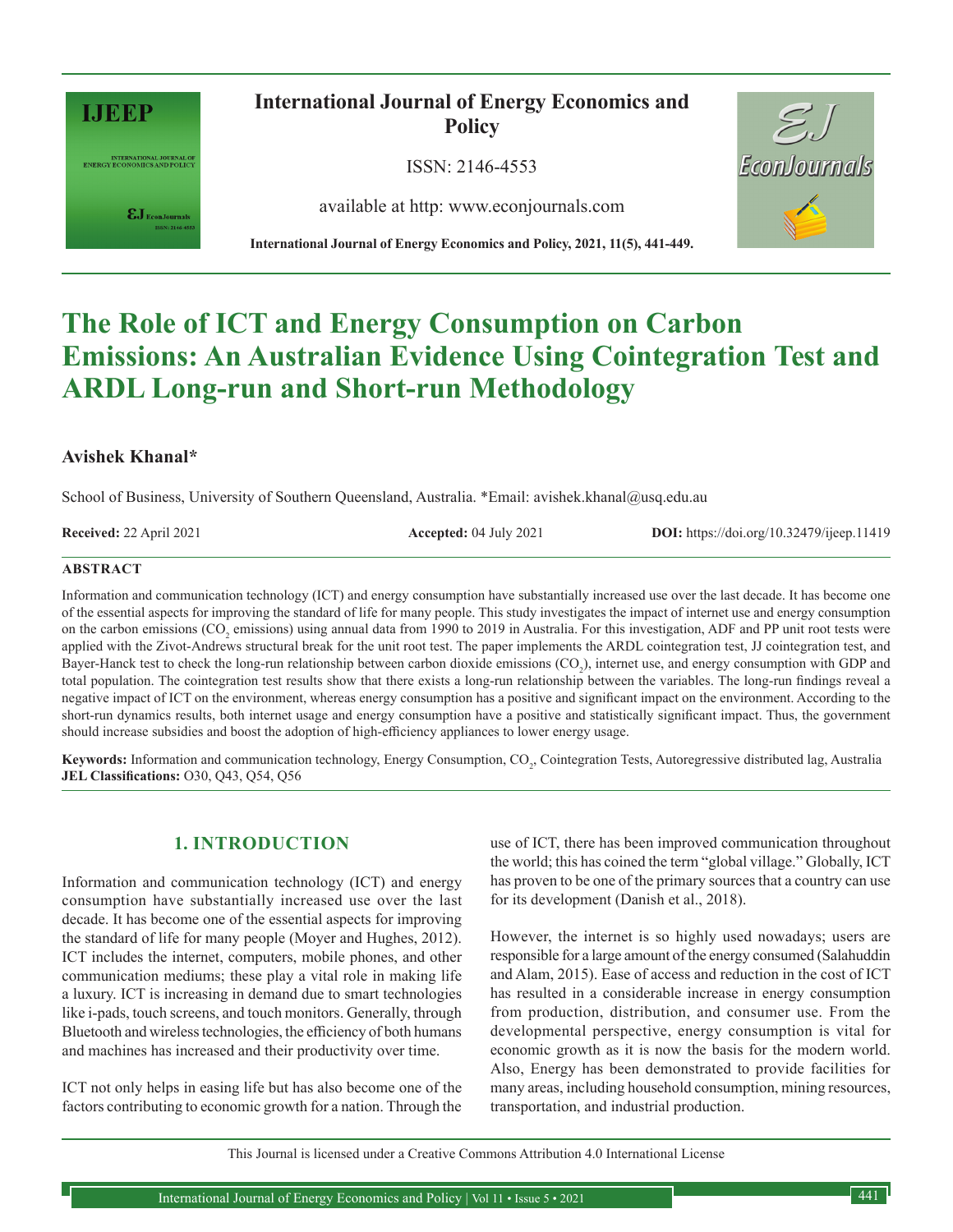Although ICT may result in economic growth, there may be critical environmental consequences resulting from higher energy consumption due to ICT. Energy production is closely related to the concentration of carbon gases in the atmosphere, which may ultimately result in climate change (Akhmat et al., 2014). ICT and energy consumption contribute to the pollution of the environment as carbon emissions increase (Lee and Brahmasrene, 2014). Some members of society are concerned about the negative environmental impact of ICT. Although ICT is an essential tool for sustainable development, it causes a decline in the health of the environment due to the carbon emissions that occur during the engineering and processing of the equipment utilized in ICT (Godil et al., 2020).

According to Prosperity Media, the global population has reached approximately 7.77 billion people, of which 4.54 billion people are active internet users globally (Keats, 2021)**.** In Australia, the number of internet users recorded in January 2021 was 22.31 million, with an internet penetration of 88%. Table 1 portrays the trend, energy consumption, and carbon emissions related to internet use in Australia from 1990 to 2019.

Australia's internet use, energy consumption per capita, and CO<sub>2</sub> have shown an upward trend from 1990 to 2019. Figure 1 shows a significant rise in NET, EC, and  $CO_2$  in Australia in 1996. In 1990, an internet user in Australia was <1% of the total population, which rose to 2.8 percent in 1995. In 2000, the number of people using the internet increased by 94% compared to 1995. However, from 2015 to 2019, the number of internet users in the country was stable for four consecutive years, i.e. 86.5% of the total population. Energy consumption and carbon emissions have shown a gradual rise from 1990 to 2019.

This study investigates the impact of internet usage and energy consumption on the environment. The analysis of the ICT and energy use to increase carbon dioxide emissions  $(CO_2)$  in Australia, this paper will be the first of its nature. To investigate this relationship, three different cointegration tests (ARDL bound test, J.J cointegration test, and Bayer –Hanck cointegration test) are included to examine the long-run relationship between variables.

The rest of the paper consists of the following sections: (1) Literature review of existing works of literature (2) Empirical methodologies and data: This section provides information about the model specification and data sources; (3) Results: This section describes and analyses the results and discusses the result in section (4) Discussion; section (5) is the conclusion, providing the conclusion of the study, including the clear policy implications.

## **2. LITERATURE REVIEW**

ICT is considered to be one of the biggest stimulators for economic growth throughout the world. Recent studies (Godil et al., 2020; Magazzino et al., 2021; Raheem et al., 2020) reiterate the negative influence of internet usage and energy consumption and concludes that growing internet use adversely affects the environment because of its energy consumption.

**Table 1: Trend of internet user, energy consumption and CO2 emissions in Australia Year NET EC CO<sub>2</sub>** 

| нжн  | ועוו | I L C | $\mathbf{U}$ |
|------|------|-------|--------------|
| 1990 | 0.6  | 224.4 | 282.2        |
| 1995 | 2.8  | 233.1 | 311.5        |
| 2000 | 46.8 | 249.0 | 358.2        |
| 2005 | 63.0 | 250.7 | 383.1        |
| 2010 | 76.0 | 248.1 | 402.6        |
| 2015 | 84.6 | 243.9 | 411.3        |
| 2016 | 86.5 | 242.5 | 411.8        |
| 2017 | 86.5 | 238.8 | 409.6        |
| 2018 | 86.5 | 240.8 | 411.1        |
| 2019 | 86.5 | 254.3 | 428.3        |
|      |      |       |              |

The data is presented for only selected years to avoid large data table size.NET= Internet user (% of Population), EC= Energy consumption per capita (Primary), and  $CO_2$ =Carbon dioxide Emissions (Million tonnes)

**Figure 1:** Logarithm trend of NET, EC and CO<sub>2</sub> in Australia



The data is presented for only selected years to avoid large data table size.NET= Internet user (% of Population), EC= Energy consumption per capita (Primary), and CO2=Carbon dioxide Emissions (Million tonnes)

Dehghan and Shahnazi (2019) explored the short-run and long-run causality between energy consumption, gross domestic product (GDP),  $CO_2$  emissions, and ICT from 2002 to 2013 in several Iranian economic sectors. The authors used the dynamic ordinary least square (DOLS) technique with the estimated outcomes indicated that ICT is the principal cause of energy consumption in the industry. Furthermore, the results suggested a bidirectional short-run causality between ICT and  $CO_2$  in the industrial and transportation sectors and a unidirectional causal relationship between ICT and  $CO_2$  in the services sector. Finally, there was a unidirectional long-run causality running from ICT, GDP, and energy consumption to CO<sub>2</sub> emissions. These findings were further supported by Lee and Brahmasrene (2014), who investigated the relationships between ICT, carbon emissions, and economic growth. Their results, showing that ICT leads to an increase in  $CO<sub>2</sub>$  emissions and is statistically significant at the 0.05 level.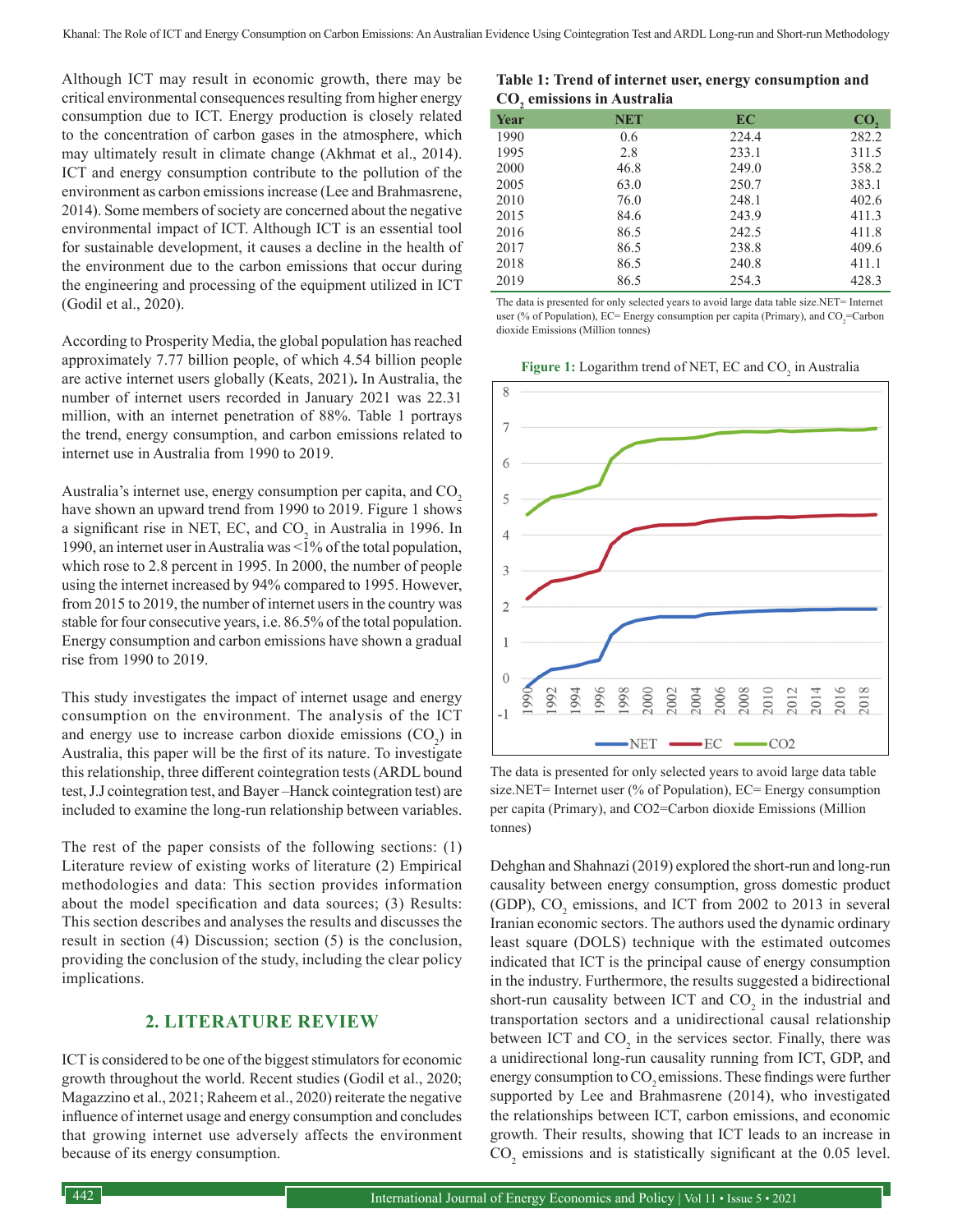A 1% increase in ICT development increases economic growth by 0.672% and  $CO_2$  emissions by 0.660%. Hence, ICT shows significant to highly significant positive effects on both economic growth and CO<sub>2</sub> emissions.

Similarly, Moyer and Hughes (2012) explored the dynamic impacts of ICT on interacting global systems, including economic and energy systems and resultant carbon emissions. The authors argued that ICT could have a low impact on overall carbon emissions across a 50-year time horizon. However, the net effect of ICT is limited, and if policymakers are concerned with substantial reductions in overall stocks of carbon in the atmosphere, their model shows that ICT promotion must be coupled with a global carbon price. In another study, the following empirical results are established from panel mean group (MG) and augmented mean group (AMG) estimation methods: first, the ICTs significantly affect  $CO_2$  emissions; second, the moderating effect of ICT and financial development stimulates the level of  $CO_2$  emissions; third, economic growth contributes to  $\mathrm{CO}_2$  emission. However, the interaction between ICT and GDP mitigates the level of pollution. (Danish et al., 2018). Cheng et al. (2019) explored information technology's effect on environmental pollution using spatial econometric models in 285 cities in China from 2003 to 2016. The spatial auto-correlation analysis results show a significant positive spatial auto-correlation between information technology and environmental pollution, and the spatial path dependence characteristics are apparent. The estimation results of the spatial econometric models show that information technology has significantly increased environmental pollution. The rebound effect of information technology on environmental pollution has played a leading role.

Recently, using the EKC hypothesis test and Cluster analysis, Arshad et al. (2020) examined the effect of ICT, trade, economic growth, financial development, and energy consumption on carbon emissions. They found that ICT degraded the quality of the environment in the SSEA region. Similarly, research conducted in G7 countries (Raheem et al., 2020) examined the role of ICT and financial development concerning  $CO<sub>2</sub>$  emissions and economic growth. The study found that ICT has a long-run positive effect on emissions. Godil et al. (2020) examined the impact of financial development, information and communication technology, and institutional quality on  $CO_2$  emissions using quarterly data from 1995 to 2018. They implemented the quantile autoregressive distributed lag (QARDL), model. As a result, it concluded that financial development and ICT harm  $CO_2$  emissions irrespective of the emission level in the country, which shows that if economic enhancement and ICT increase, carbon emissions decrease. In a recent study, Magazzino et al. (2021) investigated the relationship between Information and Communication Technology (ICT) penetration, electricity consumption, economic growth, and environmental pollution in EU countries Dumitrescu-Hurlin panel causality tests. These tests revealed that there is a one-way causality running from ICT usage and electricity consumption, causing a rise in  $CO_2$  emissions and at the same time improving GDP.

the effect of Internet use, employed as a proxy for information and communication technologies (ICTs), on  $CO_2$  emissions. The panel causality test results highlighted a unidirectional causality running from Internet use to  $CO$ , emissions. They concluded from the results that increased Internet access results in lower levels of air pollution. This result was supported by Lu (2018) where he conducted a study with panel data to investigate the effects of information and communication technology (ICT), energy consumption, economic growth, and financial development on carbon dioxide emissions. The author used the Pedroni panel cointegration test and causality test to ascertain the impacts. The results revealed that a 1% increase in ICT would reduce carbon emissions by 0.06%. Thus, ICT does not necessarily impact a nation's environment, and hence internet usage can be promoted there without causing significant concern about any environmental degradation it causes (Salahuddin et al., 2016).

According to our knowledge, only one study (Salahuddin and Alam, 2015) investigated the impact of internet usage in Australia, estimating the short- and long-run effects of internet usage and economic growth on electricity consumption. The results revealed that internet usage and economic growth have positive and significant effects while these effects in the short run are insignificant. However, this study investigated the 2012 data set and did not examine the direct impact of internet usage on  $CO_2$  emissions. Thus, this study will fill the existing literature gap by revealing the direct impact of internet usage on the  $\mathrm{CO}_2$  of Australia. With 30 years of data from 1990-2019 and employing three different cointegration tests: ARDL bound test, Johansen and Juselius (JJ), and Bayer-Hanck (BH) cointegration technique, this study will investigate the long-run and short-run relationship between internet use and carbon emissions. This study includes total population and determinants impacting  $CO<sub>2</sub>$  emissions (Shahbaz et al., 2016).

#### **3. DATA AND METHODOLOGY**

#### **3.1. Data**

The principal aim of this study is to examine the role of the internet and energy consumption on  $CO<sub>2</sub>$ . To accomplish this aim, the time series data of Australia from 1990 to 2019 were taken into consideration. Data were extracted from the Australian Bureau of Statistics (2020), World Development Indicator (2020), and BP Statistical Review (2020). Data definitions, data sources, and variable definitions are summarized in Table 2.

#### **3.2. Empirical modEl and Econometric Methods**

Following Salahuddin and Alam (2015), this study develops the following model

$$
CO_2 = f(NET, EC, GDP, TP)
$$
 (1)

The natural logarithm of all variables is used in the above econometric analysis to gain growth impacts of independent variables on the dependent variables.

$$
ln CO2 = f(lnNET, lnEC, lnGDP, lnTP)
$$
 (2)

However, there is a contrasting view regarding the impact of ICT on the environment. Ozcan and Apergis (2018) analysed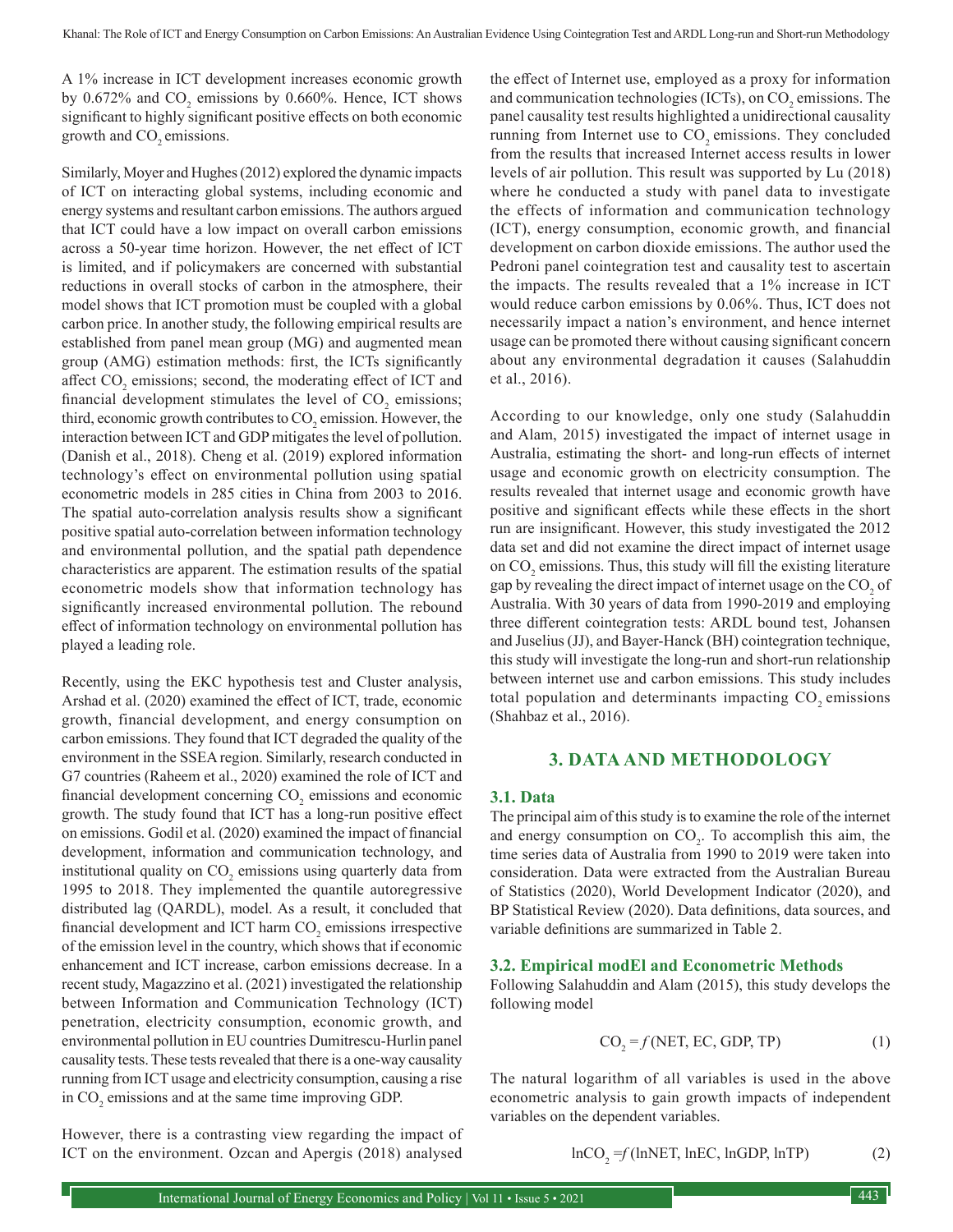**Table 2: Variable description and data source**

| <b>Symbol</b>   | <b>Variables</b> | <b>Definition</b>                  | <b>Source</b>   |
|-----------------|------------------|------------------------------------|-----------------|
| CO <sub>2</sub> | Carbon           | CO <sub>2</sub> emissions stemming | <b>BP</b> stats |
|                 | dioxide          | from the burning of fossil         |                 |
|                 | emissions        | fuel (Million tons)                |                 |
| <b>NET</b>      | Internet user    | Individuals using the Internet     | WDI             |
|                 | per 100          | $\frac{6}{6}$ of the population)   |                 |
| EC              | Energy           | Primary energy consumption         | <b>BP</b> stats |
|                 | consumption      |                                    |                 |
| GDP             | GDP per          | GDP per capita (constant           | WDI             |
|                 | capita           | 2010 US\$)                         |                 |
| TP              | Total            | Total number of population-        | WDI             |
|                 | population       | based on the de facto              |                 |
|                 |                  | definition of the population       |                 |
|                 |                  | with mid-year estimates            |                 |

ABS=Australian Bureau of Statistics (2020), WDI= World Development Indicator, (2020) BP stats= BP Statistical Review (2020)

## *3.2.1. Estimation Procedures*

## 3.2.1.1. Stationarity and unit root test

Non-stationary data can obtain spurious results; thus, this study employs Augmented Dickey-Fuller (ADF) (Dickey and Fuller, 1979) and Phillips –Perron (PP) (Phillips and Perron, 1988) unit root test to check the stationarity of the variables. The ADF tests the data's stationarity, but it can be a non-robust test for unit root. To be exact, stationarity results from an additional test for the unit root; The Phillip Perron (PP) test is applied**.** The PP test is a nonparametric statistical method that takes note of serial correlation without using the dependent variable's lagged differences (Gujarati and Porter, 2009)**.** Hence, the PP test is considered a useful alternative. It allows for milder assumptions on the distribution of errors and presents an opportunity to control higher-order serial correlation in the time series variables, and is robust against heteroscedasticity (Kouakou, 2011). Therefore, the ADF test and PP test are both used in the study to check for stationarity.

ADF model tests unit root as follows

$$
\Delta y_t = \mu + \delta y_{t-1} + \beta_t + \sum_{i=1}^k d_i \Delta y_{t-i} + e_t
$$
 (3)

Where k=number of lags, t–i=1... k,  $\delta = \alpha - 1$ ,  $\alpha =$  coefficient of  $y_{t-1}$ , and  $\Delta y_t$  = first difference of  $y_t$  and  $e_t$  = white noise disturbance. The ADF's null hypothesis is that  $\delta = 0$  against the alternative hypothesis of  $\delta$  < 0. If the variables do not reject the null, the series is non-stationary, whereas rejection means the series is stationary.

PP model tests the unit root as follows

$$
\Delta y_t = \mu + \delta y_{t-1} + \beta_t + e_t \tag{4}
$$

#### 3.2.1.2. Zivot-Andrews unit root test

The ADF test and PP test may provide biased and spurious results due to not having information about structural breakpoints in the series (Baum, 2003). Following Zivot-Andrews (ZA) (Zivot and Andrews, 1992) structural break unit root test is applied to the ZA unit root test before cointegration, stemming in the variables.

Zivot-Andrews method contains consistency of structural breaks inside series, which is performed by running the following equations adapted from Ertugrul et al. (2016).

$$
\Delta y_t = c + cY_{t-1} + \beta t + dDU_t + dDT_t + \sum_{i=1}^k d_i \Delta y_{t-i} + \varepsilon_t
$$
\n(5)

Where DU is shift dummy variable showing shift occurred at each point break date, and DT<sub>t</sub> is trend shift dummy variables (Ertugrul et al., 2016). They can be identified as:

$$
DU_{t} = \begin{cases} 1 & \text{if } t > TB \\ 0 & \text{if } t < TB \end{cases} \text{ and } DT_{t} = \begin{cases} t - TB & \text{if } t > TB \\ 0 & \text{if } t < TB \end{cases}
$$
 (6)

The null hypothesis of unit root break date is  $c = 0$ , which indicates that the series is not stationary with a drift not having information about structural breakpoint, while the <0 hypothesis implies that the variable is found to be trend-stationary with one unknown time break. It is necessary to choose a region where the endpoints of the sample period are excluded (Shahbaz et al., 2013).

#### *3.2.2. Cointegration analyses*

The cointegration approaches like the ARDL cointegration test, Johansen and Juselius (JJ) test, and Bayer-Hanck (BH) cointegration test are applied to assess the long-term relationship between internet usage, energy consumption, and the environment in this study.

#### 3.2.2.1. ARDL or bound cointegration testing approach

When the variables are stationarity, the ARDL bounds testing approach is applied; further, they can test the existence of cointegration between the variables for long-run relationships. The ARDL approach of cointegration gives realistic and efficient estimates of the long-term relationship between the variables. The ARDL bound test developed by Pesaran et al. (2001) provided two asymptotic critical value bounds when the independent variables are either  $I(0)$  or  $I(1)$ . It is assumed that the test statistics exceed their Upper Critical Bound (UCB), so it can be concluded that a long-run relationship among the variables exists.

The following equation is used to estimate cointegration relationships among variables.

$$
ln CO_{2} = \beta_{0} + \beta_{1}ln CO_{2t-1} + \beta_{2}lnNET_{t-1} + \beta_{3}lnEC_{t-1}
$$
  
+  $\beta_{4}lnGDP_{t-1} + \beta_{5}lnTP_{t-1} + \sum_{i=1}^{p} \beta_{6}lnCO_{2t-i} + \sum_{j=1}^{q} \beta_{7}lnNET_{t-j}$   
+  $\sum_{k=1}^{r} \beta_{8}lnEC_{t-k} + \sum_{l=1}^{s} \beta_{9}lnGDP_{t-l} + \sum_{m=1}^{t} \beta_{10}lnTP_{t-m} + \varepsilon_{t}$  (7)

Where  $\varepsilon_t$  is white noise and  $\Delta$  is the white noise term, the bounds testing procedure is based on the joint F-statistic to determine the joint significance of the lagged variables' coefficient. In this regard, the null hypothesis  $H_0: \beta_1 = \beta_2 = \beta_3 = \beta_4 = \beta_5 = 0$  explains that the cointegrating relationship does not exist among the regressors against the alternative of  $H_1: \beta_r \neq 0$  where r=1, 2, 3, 4, 5.

#### 3.2.2.2. J.J cointegration testing approach

When there are multiple cointegrating vectors, ARDL cointegration is not implacable. Thus, (Johansen and Juselius,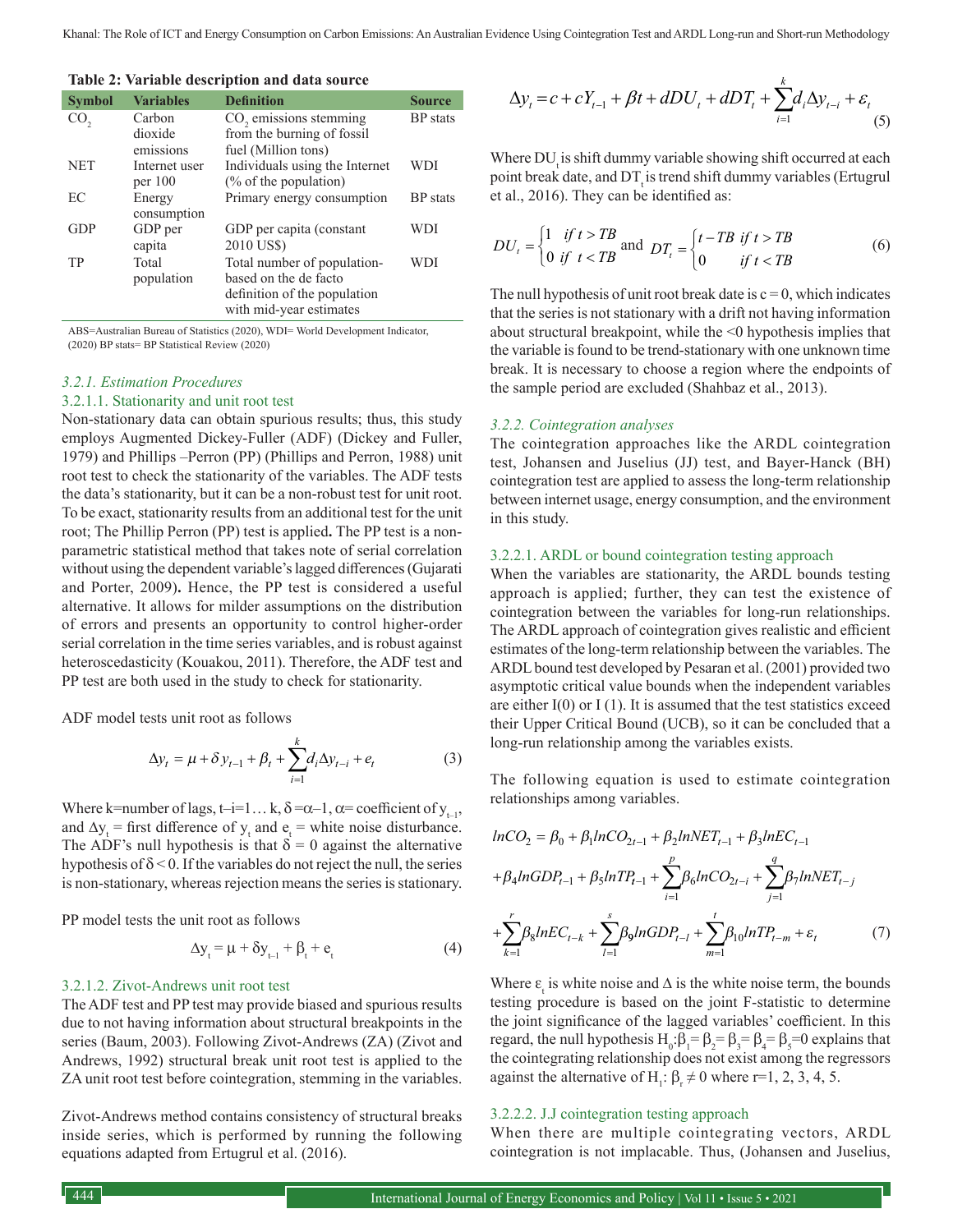1990) cointegration method is used to estimate the long-run relationship among the series. The Johansen and Juselius cointegration technique is constructed on  $\lambda_{\text{tree}}$  and  $\lambda_{\text{max}}$  statistics. Trace statistics investigates the null hypothesis of r cointegrating relations against the alternative of N cointegrating relations and is computed as:

$$
\lambda_{\text{trace}} = -N \sum_{(i=r+1)}^{n} \log(1 - \lambda_i)
$$
 (8)

Where *N* is the number of observations, is the ordered Eigen-value of matrices. The maximum Eigen-value statistics tests the null hypothesis of r cointegrating relations

$$
\lambda_{\text{max}} = -M \text{log} \left( 1 - \lambda_{\text{r}} + 1 \right) \tag{9}
$$

Where *N* is the number of observations, and is the ordered Eigenvalue of matrices.

#### 3.2.2.3. Bayer-hanck (BH) cointegration testing approach

Bayer and Hanck's (2013) cointegration test blend measures various test statistics ranging from Engle and Granger (1987), Johansen (1991), Boswijk (1995), and Banerjee et al. (1998). Bayer and Hanck (2013) proposed the combination of the computed significance level (P-values) of the individual cointegration test with the following formulas:

EG "-''JOH = 
$$
-2[log (pEG) + (pJOH)]
$$
 (10)

EG-JOH-BO-BDM= 
$$
-2
$$
[log ((pEG) + (pJOH)] + (pBO) +  
(pBDM))] (11)

Where pEG, pJOH, pBO, and pBDM are the p-values of cointegration tests of Engle and Granger (1987); Johansen (1991); Boswijk (1995) and Banerjee et al. (1998) respectively. According to Bayer and Hanck (2013), when the calculated Fisher statistics is greater than the critical values, the null hypothesis of cointegration cannot be rejected**.**

## *3.2.3 Lag length test*

The lag order selection results are based on Anaika Information Criterion (AIC), which affords the best model to be selected. The AIC criteria for lag length selection are suitable for the ARDL estimation (Etokakpan et al., 2020).

#### **3.4. Long-run and Short-run Dynamics**

The estimation of short-run and long-run relationships between the variables is the next econometric step of the study. Firstly, if the series has any cointegration among the variables are tested. If one cointegration is identified, the ARDL model of the cointegration is reparametrized into the Error Correction Model (ECM), which gives long-run relationship and short-run dynamics results among the variables of a single model (Nkoro and Uko, 2016). After establishing the long-run relationship, the vector error correction model (VECM) is then specified from which the error correction term (ECT) can be estimated.

The long-run and short-run models of ARDL specification in the following equations.

3.4.1. Long-run  
\n
$$
lnCO_{2} = \beta_{0} + \beta_{1}lnCO_{2t-1} + \beta_{2}lnNET_{t-1} + \beta_{3}lnEC_{t-1}
$$
\n
$$
+ \beta_{4}lnGDP_{t-1} + \beta_{5}lnTP_{t-1} + \sum_{i=1}^{p} \beta_{6}lnCO_{2t-i} + \sum_{j=1}^{q} \beta_{7}lnNET_{t-j}
$$
\n
$$
+ \sum_{k=1}^{r} \beta_{8}lnEC_{t-k} + \sum_{l=1}^{s} \beta_{9}lnGDP_{t-l} + \sum_{m=1}^{t} \beta_{10}lnTP_{t-m} + \varepsilon_{t}
$$
\n(12)

3.4.2. Short-run  
\n
$$
\Delta ln CO_{2} = \beta_{0} + \beta_{1}ln CO_{2t-1} + \beta_{2}lnNET_{t-1} + \beta_{3}lnEC_{t-1}
$$
\n
$$
+ \beta_{4}lnGDP_{t-1} + \beta_{5}lnTP_{t-1} + \sum_{i=1}^{p} \beta_{6}lnCO_{2t-i} + \sum_{j=1}^{q} \beta_{7}\Delta lnNET_{t-j}
$$
\n
$$
+ \sum_{k=1}^{r} \beta_{8}\Delta lnEC_{t-k} + \sum_{l=1}^{s} \beta_{9}\Delta lnGDP_{t-l} + \sum_{m=1}^{t} \beta_{10}\Delta lnTP_{t-m}
$$
\n(13)

Where the coefficient of the error correction term (ECM) is denoted by which shows the speed of adjustment of the variables toward long-run convergence. In addition, denotes the difference operator and the  $ln CO_2$ , lnNET, lnEC, lnGDP and lnTP are the log value of  $CO_2$  emissions, internet users, energy consumption, gross domestic product (GDP) and total population respectively  $\varepsilon$ <sub>t</sub> is the disturbance term.

## **4. RESULTS**

The descriptive statistics show some statistical measures of variables (Table 3). The standard deviations are low, which means that the data is dispersed evenly around the mean. This allowed us to progress further with given datasets to develop estimation and empirical investigations.

Table 4 shows that all the variables are stationary at the first difference, i.e. *I* (1), which is significant at 1% critical level. To get the structural breaks in the data, Zivot and Andrews (1992) structural break trended unit root test is implemented.

Table 5 results suggest that the null of unit root at a 5% significance level can be rejected. Since the calculated T-statistics value at the level is below the critical values, the variable is non-stationary. The null hypothesis can be rejected when the critical value of (1%, 5%, and 10%) are greater than the test statistic value. Thus, the

## **Table 3: The descriptive statistics**

| <b>Descriptive</b> | $lnCO$ , | <b>InNET</b> | lnEC     | lnGDP    | lnTP   |
|--------------------|----------|--------------|----------|----------|--------|
| <b>statistics</b>  |          |              |          |          |        |
| Mean               | 5.901    | 3.294        | 5.495    | 10.747   | 16.836 |
| Median             | 5.952    | 4.054        | 5.500    | 10.787   | 16.824 |
| Maximum            | 6.060    | 4.461        | 5.566    | 10.954   | 17.049 |
| Minimum            | 5.642    | $-0.536$     | 5.391    | 10.464   | 16.652 |
| St. Deviation      | 0.136    | 1.605        | 0.048    | 0.163    | 0.121  |
| <b>Skewness</b>    | $-0.768$ | $-1.220$     | $-0.747$ | $-0.435$ | 0.198  |
| Kurtosis           | 2.175    | 2.841        | 2.766    | 1.797    | 1.821  |
| Variance           | 0.0183   | 2.575        | 0.003    | 0.026    | 0.014  |
| Observations       | 29       | 29           | 29       | 29       | 29     |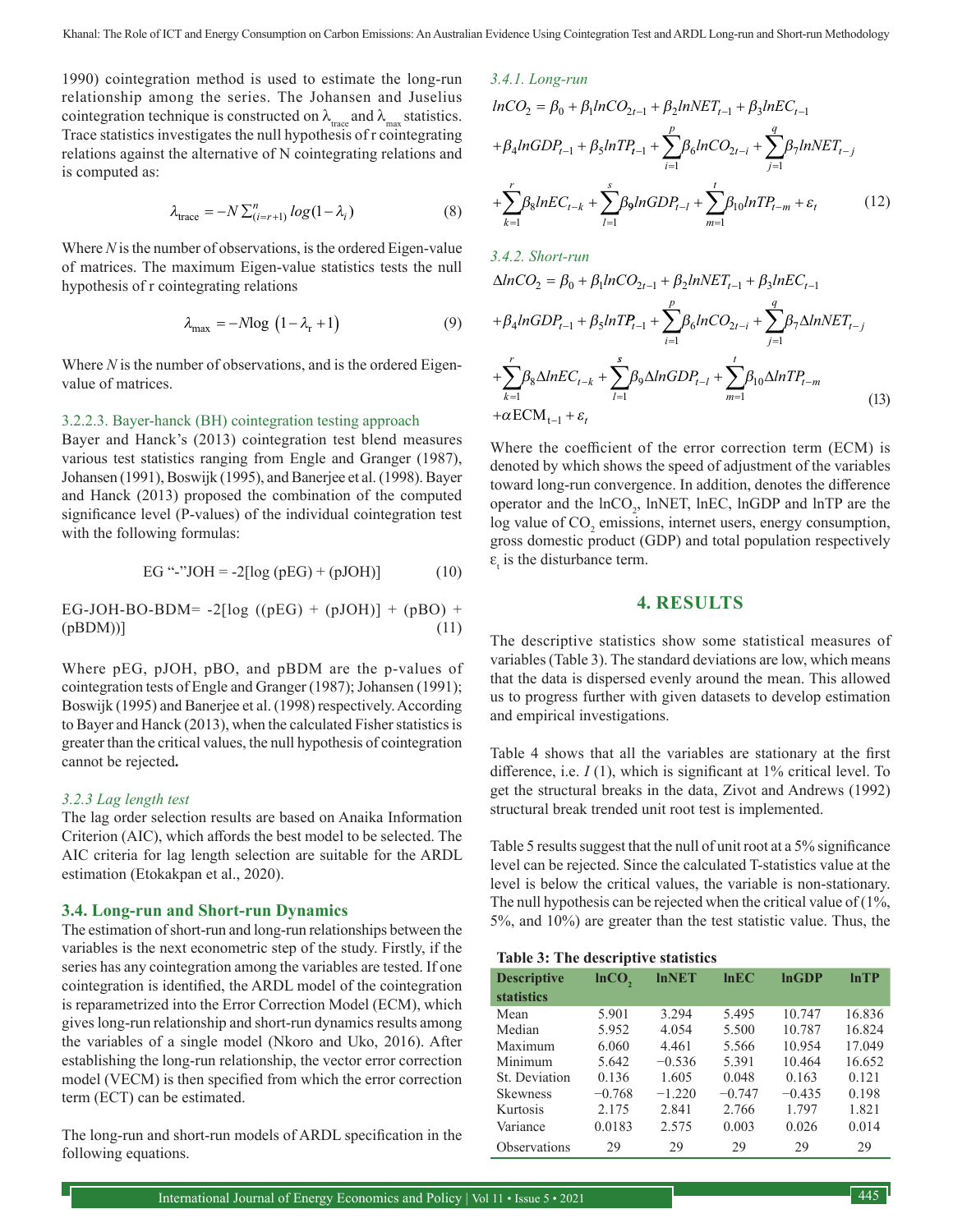variables are stationary at  $I(1)$  in the presence of single structural break in the series from Zivot-Andrews structural break trended unit root test.

Table 6 shows the Akaike Information Criterion (AIC) of lag order used in this study. The bound test for the cointegration hypothesis states that if the F statistics is lower than [I\_0] series, there is nocointegration, and if F-statistics is higher than [I\_1] series, there is cointegration. Thus, our results show there is cointegration among the variables and reveals the existence of a long-run relationship between the variables. This is due to the calculated F-statistics  $(14.81)$  being greater than the UCB [I  $1$ ]  $(3.52)$ .

## **Table 4: Unit root test**

| <b>Tests</b>                                                  | lnCO <sub>2</sub>     | <b>InNET</b> | lnEC                                                | lnGDP    | lnTP               |
|---------------------------------------------------------------|-----------------------|--------------|-----------------------------------------------------|----------|--------------------|
| ADF<br>At level $I(0)$<br>At first<br>difference $I(1)$<br>PP | $-2.388$              | $-2.332$     | $-2.217$<br>$-4.297*$ $-3.471*$ $-4.373*$ $-3.790*$ | $-2.618$ | 2.957<br>$-3.548*$ |
| At level $I(0)$<br>At first<br>difference $i(1)$              | $-2.046$<br>$-4.397*$ | 3.27         | $-1.611$<br>$-3.467*$ $-4.421*$ $-3.790*$           | $-1.203$ | 3.715<br>$-3.540*$ |

\*Is 1% significance level. ADF: Augmented Dickey Fuller, PP: Philips and Perron

**Table 5: Zivot-Andrews structural break trended unit root test**

| <b>Variable</b> | <b>At level</b>      |                   | <b>At first Difference</b> |                   |
|-----------------|----------------------|-------------------|----------------------------|-------------------|
|                 | <b>T</b> -statistics | <b>Time break</b> | <b>T</b> -statistics       | <b>Time break</b> |
| $lnCO$ ,        | $-2.795(0)$          | 2008              | $-5.83(0)$ *               | 2009              |
| lnNET           | $-4.339(0)$          | 2009              | $-4.59(0)$ ***             | 2000              |
| lnEC            | $-3.079(0)$          | 2009              | $-4.87(0)$ **              | 2008              |
| lnGDP           | $-2.318(0)$          | 1997              | $-4.96(0)$ **              | 2008              |
| lnTP            | $-19.976(0)$         | 1997              | $-7.27(0)$ *               | 2008              |

Lag order shown in parenthesis. Critical values: 1%: −5.34, 5%: −4.80, 10%: −4.58 where  $*$  is 1%,  $**$  is 5% and  $***$  is 10% significance level respectively

#### **Table 6: Lag length selection and bound testing for cointegration**

| Lag length<br>selection |             | <b>Bounds testing for co-integration</b>   |                                         |           |  |
|-------------------------|-------------|--------------------------------------------|-----------------------------------------|-----------|--|
| Lags<br>order           | AIC         | <b>Model</b>                               | <b>F-statistics</b> $[I \ 0] \ [I \ 1]$ |           |  |
| $\theta$                | $-16.5507$  | $lnCO$ <sub>7</sub> =f( $lnNET$ , $lnEC$ , | $14.81*$                                | 2.45 3.52 |  |
| $\mathbf{1}$            | $-28.1185$  | $lnGDP$ , $lnTP$ )                         |                                         |           |  |
| 2                       | $-28.2307$  |                                            |                                         |           |  |
| 3                       | $-28.541$   |                                            |                                         |           |  |
| $\overline{4}$          | $-35.1519*$ |                                            |                                         |           |  |

\*Is 1% critical value for the bound test

#### **Table 7: J.J cointegration test**

| Rank          | <b>Trace</b> | <b>5% Critical</b> | Max-eigen | 5% Critical |
|---------------|--------------|--------------------|-----------|-------------|
|               | statistic    | value              | statistic | value       |
| $\Omega$      | 68.5453      | 68.52              | 26.0683   | 33.46       |
|               | 42.4770**    | 47.21              | 23.0064** | 27.07       |
| $\mathcal{L}$ | 19.4706      | 29.68              | 13.6995   | 20.97       |
| 3             | 5.7711       | 15.41              | 5.7660    | 14.07       |
|               | 0.0051       | 3.76               | 0.0051    | 3.76        |

\*\*Is 5% significance level

JJ cointegration has a null hypothesis that if the trace and max value is greater than 5% critical value, the null hypothesis of nocointegration is rejected. Here, the Trace statistics are less than 5% critical value, Table 7; thus, the null hypothesis meaning that there is one cointegration in both Trace and Max-Eigen statistic is accepted, which guides a substantial long-run relationship exists among the series of variables.

Table 8 shows that the calculated statistics (EG-J and EG-J-BG-Bo) values are higher than the 5% critical value; the null hypothesis of no-cointegration is rejected. This test confirmed the cointegration among the variables, which also revealed the presence of a long-run relationship between the study variables.

Table 9 reveals the lag length of all variables is identified through Akaike Information Criterion (AIC). Now the estimate of the longrun and short-run coefficients using these lags (1 2 1 1 1) length selection is carried out.

The results presented in Table 10 are from 1990 to 2019. The ARDL approach results show that internet usage has a negative but significant impact on Australia's environmental degradation. The results revealed that a 1% increase in internet usage reduces CO<sub>2</sub> emissions by 0.018% in the long-run. Moreover, the total population has a negative impact on the environment. However, energy consumption and GDP have a positive impact on  $CO<sub>2</sub>$ emissions. An increase of 1% in energy consumption results in a  $0.656\%$  increase in CO<sub>2</sub> (million tonnes), and similarly, a 1% increase in GDP increases 1.156% million tonnes of CO<sub>2</sub> emissions into the environment.

#### **4.1. Diagnostic test Result**

Table 10 further demonstrates the Breusch-Godfrey Langrage Multiplier (LM) test for the autocorrelation test for serial correlation. The results revealed that there is no serial correlation. The Breusch-Pagan/Cook-Weisberg test for Heteroskedasticity test shows that there is no Heteroscedasticity in the data. To explore the normality of the series, test of Normality Jarque-Bera is conducted. Here, the P-value is lower than the Chi-squared [Chi (2)] value, so the null hypothesis cannot be rejected. As in Table 10, Chi (2) is 27.71 is greater than 0.96. Therefore residuals are normality distributed.

Accordingly, the results of the short-run dynamics using the ARDL approach (Table 11) indicate that internet users have a positive and statistically significant impact on the environment, which shows that a 1% increase in internet usage will increase  $CO<sub>2</sub>$  by 0.01% in the short run. Similarly, energy consumption also has a positive and significant impact on carbon emissions, and a 1% increase in energy usage will lead to a 0.497% increase in environmental degradation. Likewise, the total population has a positive impact, and GDP has a negative impact on CO<sub>2</sub>, although, are not statistically significant. The ECM value shows the speed of adjustment from short-run to long-run equilibrium. The coefficient is statistically significant at the 1% level, and the significant value of the estimated ECM is also negative (Table 11)**.**  Thus the value of ECM in this model reveals that the short-run deviations from the long-run equilibrium are corrected by 52.7%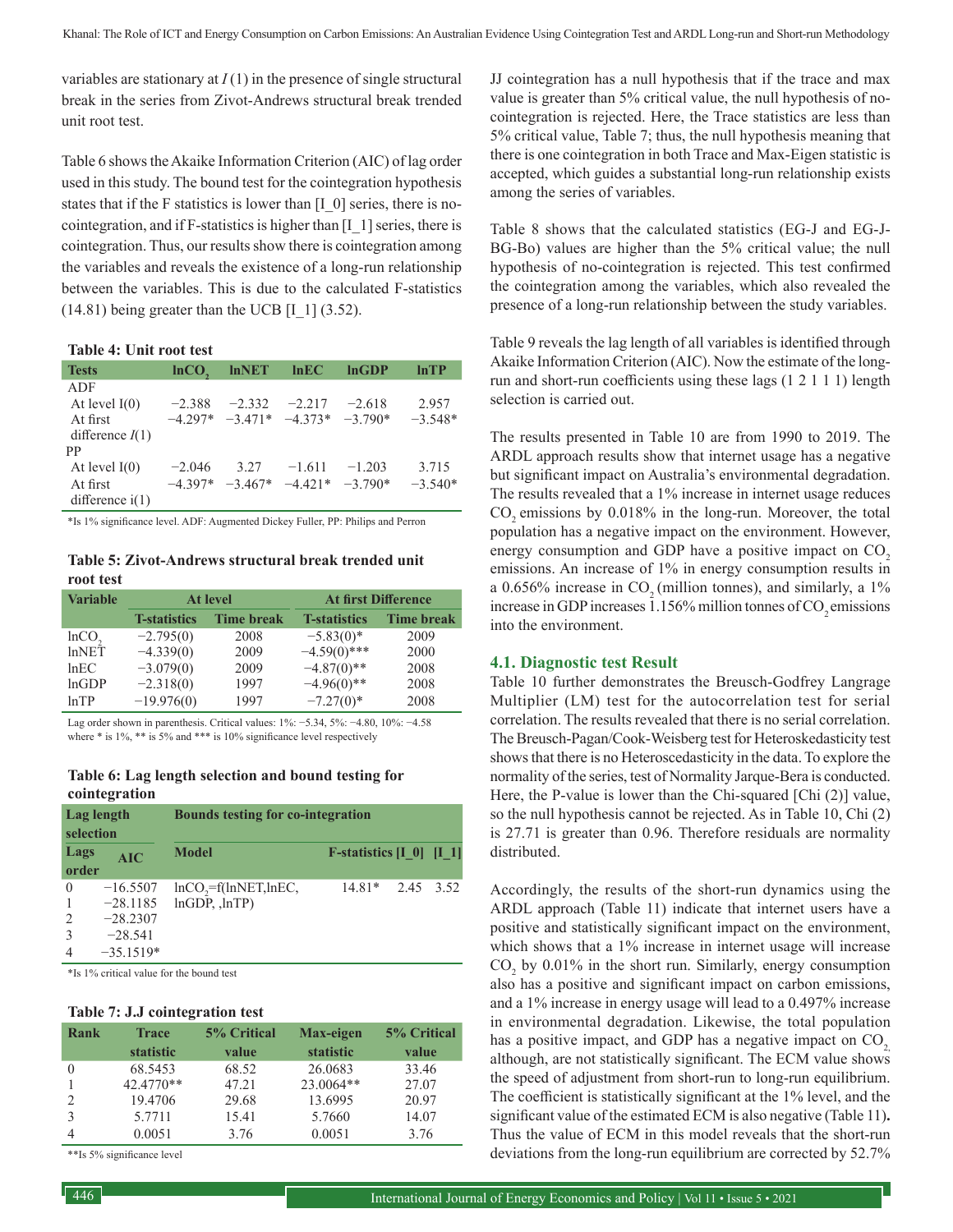Khanal: The Role of ICT and Energy Consumption on Carbon Emissions: An Australian Evidence Using Cointegration Test and ARDL Long-run and Short-run Methodology

#### **Table 8: Bayer –Hanck cointegration test**

| <b>Model specification</b>                           | <b>Fisher type test statistics</b> |                    |            |                   | <b>Cointegration decision</b> |
|------------------------------------------------------|------------------------------------|--------------------|------------|-------------------|-------------------------------|
|                                                      | $EG-I$                             | 5\% critical value | EG-J-BG-Bo | 5% critical value |                               |
| $ln CO$ <sub>2</sub> = $f(lnNET, lnEC, lnGDP, lnTP)$ | 55.399                             | 10.576             | 110.66107  | 20.143            | Cointegrated                  |

## **Table 9: Lags defined through VAR of variables**

| Lag      | $\cdot$<br>$\sim$ |             |             |            |            | <b>Selected lags</b> |
|----------|-------------------|-------------|-------------|------------|------------|----------------------|
|          | AIC               | AIC         | AIC.        | AIC        | <b>AIC</b> | AIC                  |
| $lnCO$ , | $-1.74238$        | $-5.17105*$ | $-5.11871$  | $-5.04363$ | $-4.96725$ |                      |
| lnNET    | 3.04555           | 0.356051    | $0.335038*$ | .410287    | .456513    |                      |
| lnEC     | $-3.98264$        | $-5.15294*$ | $-5.0778$   | $-5.00296$ | $-4.9284$  |                      |
| lnGDP    | $-1.16818$        | $-6.85462*$ | $-6.77835$  | $-6.70806$ | $-6.63975$ |                      |
| lnTP     | $-1.56582$        | $-8.96752*$ | $-8.89105$  | $-8.91518$ | $-8.84251$ |                      |

Akaike Information Criterion (AIC) criteria. \* is 1% significance level

## **Table 10: Long-run dynamics using the ARDL approach. ARDL (1 2 1 1 1) model coefficients**

| <b>Variables</b>                                                           | Coeff.       | t-stats                                                                                                    | Prob.        |  |  |
|----------------------------------------------------------------------------|--------------|------------------------------------------------------------------------------------------------------------|--------------|--|--|
| Constant                                                                   | $-1.044$     | $-0.46$                                                                                                    | 0.652        |  |  |
| lnNET                                                                      | $-0.018$     | $-2.13$                                                                                                    | $0.048**$    |  |  |
| lnEC                                                                       | 0.656        | 2.26                                                                                                       | $0.037**$    |  |  |
| lnGDP                                                                      | 1.156        | 3.26                                                                                                       | $0.005***$   |  |  |
| lnTP                                                                       | $-0.481$     | $-1.32$                                                                                                    | 0.204        |  |  |
| Diagnostic test                                                            |              |                                                                                                            |              |  |  |
| Serial correlation<br>(Breusch-Godfrey)<br>LM test for<br>autocorrelation) |              | 6.331(0.0119) Heteroskedasticity<br>(Breusch-<br>Pagan / Cook-<br>Weisberg test for<br>heteroscedasticity) | 0.00(0.9921) |  |  |
| Normality<br>Jarque-Bera                                                   | 27.71 (0.96) | F-stat(Prob.)                                                                                              | 4.555(0.018) |  |  |
| $R^2$                                                                      | 0.9484       | Adjusted $R^2$                                                                                             | 0.9181       |  |  |

\*\*Is 5% and \*\*\* is 10% significance level respectively

#### **Table 11: Short-run dynamics using the ARDL approach**

| <b>Variables</b>    | Coeff.   | t-stats | Prob.      |
|---------------------|----------|---------|------------|
| <b>AlnNET</b>       | 0.010    | 2.09    | $0.052***$ |
| $\triangle$ ln $EC$ | 0.497    | 2.19    | $0.043**$  |
| $\Lambda$ lnGDP     | $-0.098$ | $-0.61$ | 0.553      |
| $\Lambda$ ln $TP$   | 0.694    | 1.28    | 0.217      |
| $ECM(-1)$           | $-0.527$ | $-3.08$ | $0.007*$   |

\*Is 1%, \*\* is 5% and \*\*\* is 10% significance level respectively

toward the long-run equilibrium path each year. The negative and statistically significant sign of the ECM coefficient states that any long-run disequilibrium among the model variables will move or draw together to the long-run equilibrium.

## **4.2. Stability of Short-run Model**

The short-run dynamics test the stability of the parameters. Once the ECM model given by equation (1) has been estimated, the cumulative sum (CUSUM) of square (CUSUMQ) test is applied (Figure 2) to assess parameter stability and the cumulative sum of recursive residuals (CUSUM) (Figure 3) (Pesaran and Pesaran, 1997). This study assesses the constancy of short-run beta coefficients in the ARDL method by taking the CUSUM and the CUSUM of squares test on the recursive residuals. The following figure displays the outcomes of the CUSUM and the

**Figure 2:** A plot of the cumulative sum of residuals



**Figure 3:** A plot of the cumulative sum of the square of recursive residuals

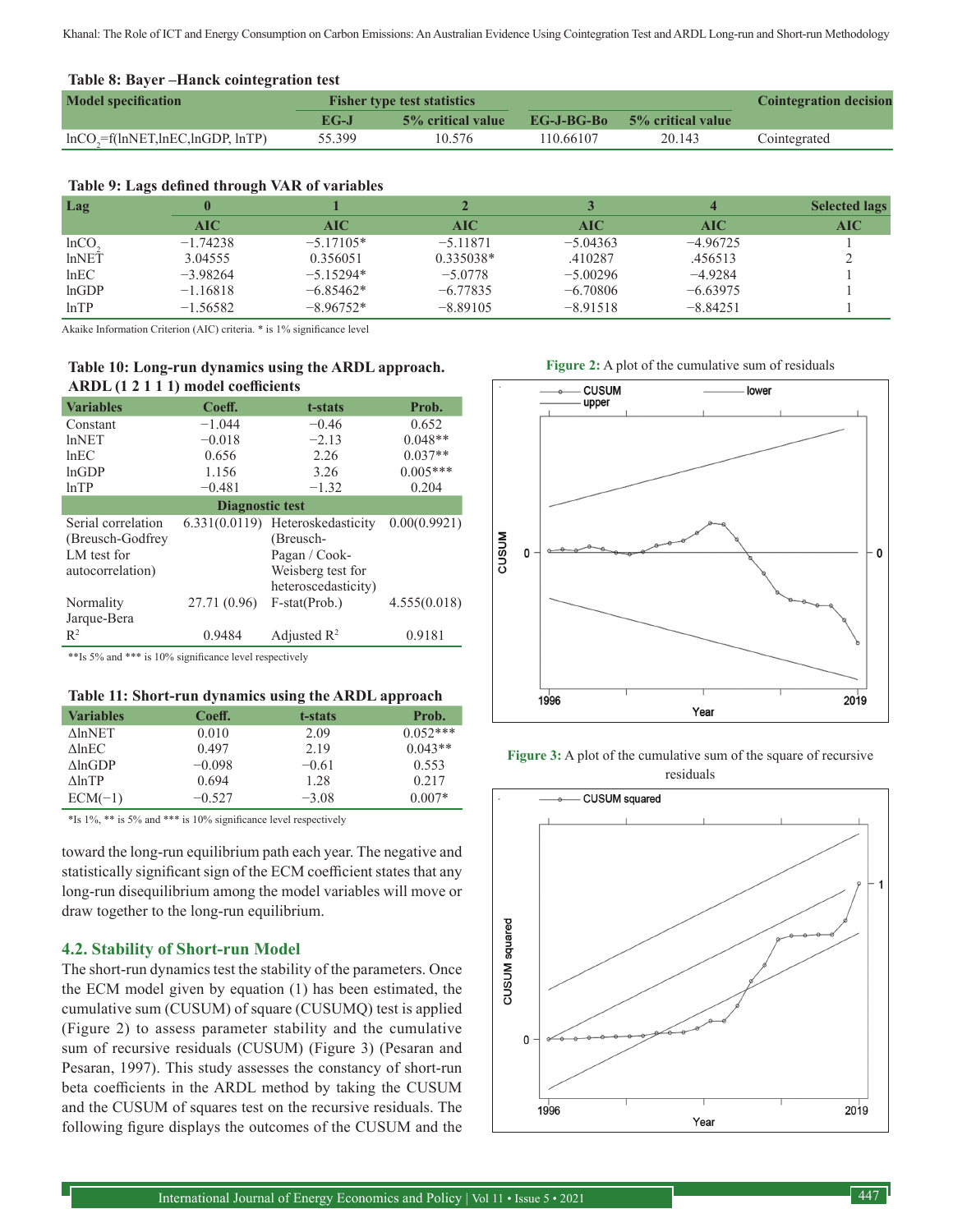CUSUM square test, which propose no structural inconstancy of  $CO<sub>2</sub>$  emissions with independent variables and are bounded within the 5% level of significance. These confirm the stability of the model.

# **5. DISCUSSION**

Since Australia is dependent on the internet for development, it is crucial to examine its impact. Thus, this study analyses the longrun and short-run relationship between  $\mathrm{CO}_2$  emissions and internet users (per 100) and energy consumption, GDP, and the total population in Australia. The estimated long-run relationship results revealed that internet usage does not increase  $\mathrm{CO}_2$  emissions. This result is consistent with the outcome of Salahuddin and Alam (2015), who revealed that rapid growth in the use of the internet is still not a threat to Australia's environment. However, energy consumption is a severe threat that gives rise to carbon emissions. This study found that an increase of 1% in energy usage will lead to a  $0.497\%$  increase in environmental degradation due to CO<sub>2</sub> emissions. These results are comparable with other studies between energy consumption and  $CO_2$  emissions by Lu (2018), resulting in a 1% increase in energy consumption causes a 0.59% increase in carbon emissions and Khanal (2021) in his recent study found that energy consumption impacts the environment in the long-run in Australia.

GDP has a statistically significant impact on the environment and is consistent with Lee and Brahmasrene (2014). This study indicates that the total population does not increase carbon emissions in the long-run. However, according to Shahbaz et al. (2016), an increase in population growth causes a 0.66% increase in  $\mathrm{CO}_2$  emissions in Australia; our findings are not consistent with this result.

According to the short-run dynamic results using the ARDL approach, internet users have a positive and statistically significant impact on the environment; an increase of 1% in internet usage will increase carbon dioxide emissions by 0.01% million tonnes in the short-run. This result contradicts the result of Salahuddin and Alam (2015) in the short-run. Like the long-run impact, energy consumption has a positive and significant impact on energy consumption in the short-run. Similar findings were presented by Shahbaz et al. (2016) and Khanal (2021). In contrast with the long-run result, GDP has a negative and statistically insignificant impact on carbon emissions in the short-run. The GDP and the environment nexus result is not in line with Lu (2018) findings. The total population has a positive but insignificant impact on the deterioration of the environment. The total population findings of this study are similar to those of Begum et al. (2015).

# **6. CONCLUSIONS**

This study aims to understand the long-run and short-run relationship between carbon dioxide emissions (CO<sub>2</sub>), energy consumption and the internet usage, using data from 1990 to 2019. The ARDL bounds test for cointegration, Bayer-Hanck cointegration, and J.J cointegration were used to analyse the data presented in this study. All three cointegration tests provide

evidence of cointegration between the series. Further, the longrun and short-run dynamics from the ARDL approach are used in the model to analyse the long-run and short-run relationships among the variables.

The long-run relationship between internet users and the environment states that the internet decreases carbon emissions in the long term. However, energy consumption and GDP have a positive impact on  $CO_2$  emissions. The short-run dynamics assessed by estimation of the error correction models indicate an average adjustment coefficient of −0.527. According to the results of the short-run dynamics, internet users have a positive and statistically significant impact on the environment, showing that an increase in internet usage will increase carbon emissions in the short run. Similarly, energy consumption also has a positive and significant impact on carbon emissions, and an increase in energy usage will lead to increase in environmental degradation. Thus, to conclude, internet usage impacts the environment in the short-run while energy consumption degrades the environment both in the long-run and short-run in Australia.

The results of this investigation have numerous implications for policymakers in Australia. To maintain sustainable development, policymakers need to monitor the usage of the internet in the short-run. Besides, the Australian government should mainly focus on energy consumption, other than from ICT, in the Australian environment. It has a positive and significant impact on carbon emissions in both the long-run and short-run. To achieve this, the government should increase subsidies and boost high-efficiency appliances that minimize energy usage. Promotion of alternative energy like renewable energy should be focused regardless of the maximum use of energy. However, policymakers should be aware of the usage of the internet, which increases rapidly over time, and further investigation should be conducted regarding electricity consumption caused by internet usage and its impact on the environment.

# **REFERENCES**

- Akhmat, G., Zaman, K., Shukui, T., Sajjad, F. (2014), Does energy consumption contribute to climate change? Evidence from major regions of the world. Renewable and Sustainable Energy Reviews, 36, 123-134.
- Arshad, Z., Robaina, M., Botelho, A. (2020), The role of ICT in energy consumption and environment: An empirical investigation of Asian economies with cluster analysis. Environmental Science and Pollution Research, 27(26), 32913-32932.
- Australian Bureau of Statistics. (2020), Overseas Arrivals and Departures (Cat. No. 3401.0), Canberra, Australia. Available from: https://www. abs.gov.au/ausstats/abs@.nsf/glossary/3401.0.
- Banerjee, A., Dolado, J., Mestre, R. (1998), Error‐correction mechanism tests for cointegration in a single‐equation framework. Journal of Time Series Analysis, 19(3), 267-283.
- Baum, C.F. (2003), A review of Stata 8.1 and its time series capabilities. In: Working Papers in Economics No. 23.
- Bayer, C., Hanck, C. (2013), Combining non‐cointegration tests. Journal of Time Series Analysis, 34(1), 83-95.
- Begum, R.A., Sohag, K., Abdullah, S.M.S., Jaafar, M. (2015), Co<sub>2</sub> emissions, energy consumption, economic and population growth in